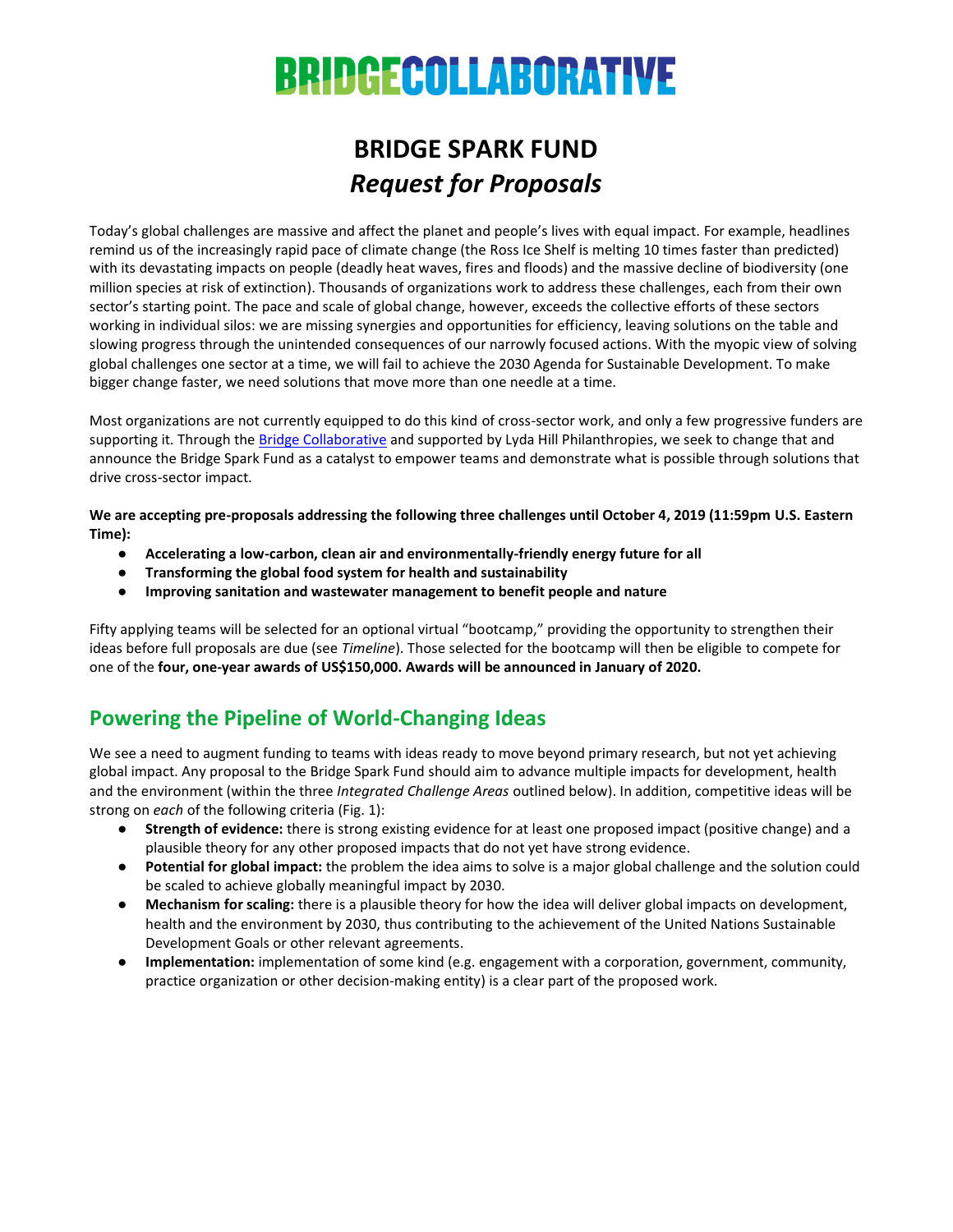

*Figure 1. Despite substantial funding for multi- and transdisciplinary research and analyses, we see a paucity of crosssector ideas transitioning from research understanding to global impact. The Bridge Spark Fund aims to strengthen this pipeline by better preparing cross-sector ideas for major challenge funding (e.g. MacArthur 100 and Change, Co-Impact, among others). We see this as a necessary step to advancing more ideas that can solve development, health and environmental challenges simultaneously.*

## **Integrated Challenge Areas**

We seek projects advancing solutions related to at least one of the following integrated challenge areas:

#### *Accelerating a low-carbon, clean air and environmentally-friendly energy future for all*

Access to modern energy is needed to reduce poverty and support rising living standards. The current global reliance on fossil fuels drives climate change, and air pollution from fossil and solid fuels creates a major health burden. The transition to low-carbon, renewable energy is necessary to improve development, health, and the environment, yet renewable energy infrastructure can damage important habitats that support biodiversity. In addition, few current solutions can be adopted at the speed needed to meet rapidly growing demand for energy services.

#### *Transforming the global food system for health and sustainability*

Food is an essential human need and its production contributes to many livelihoods, but its production and consumption are at the center of some of the greatest sustainability challenges facing people and the planet. Food production is a leading driver of global biodiversity loss on land, in rivers and in the oceans through habitat conversion, irrigation water use, greenhouse gas emissions, and water pollution from fertilizers, other chemicals and erosion. At the same time, food systems are not meeting the full nutritional needs of billions of people, and unhealthy diets (from under and over-consumption and poor dietary diversity) are the leading global cause of poor health.

#### *Improving sanitation and wastewater management to benefit people and nature*

Insufficient sanitation and wastewater treatment drive a major burden of pollution from human waste which contaminates water supplies, undermines human health from diarrheal disease, threatens nutritional security and antimicrobial resistance, and also poses a leading threat to freshwater and marine biodiversity.

#### **Challenge Elements:**

- **Greenhouse gas emissions**
- Renewable energy access
- Health risks from air pollution
- Energy infrastructure risks for rivers, lands or oceans

#### **Challenge Elements:**

- Malnutrition from over or underconsumption and/or poor dietary diversity
- Agriculture productivity (yields of crops, forage, livestock, fish, etc)
- Greenhouse gas emissions
- Health risks from air pollution
- **Habitat conversion**
- Freshwater biodiversity risks from water use (e.g. irrigation) and water pollution (e.g. agrochemical & sediment pollution)

#### **Challenge Elements:**

- Access to safely managed sanitation services
- Adequate wastewater treatment
- Health risk from unsafe water (especially water borne infectious diseases, antimicrobial resistance)
- Undernutrition from diarrheal disease
- Freshwater and/or marine biodiversity risks from sewage & untreated wastewater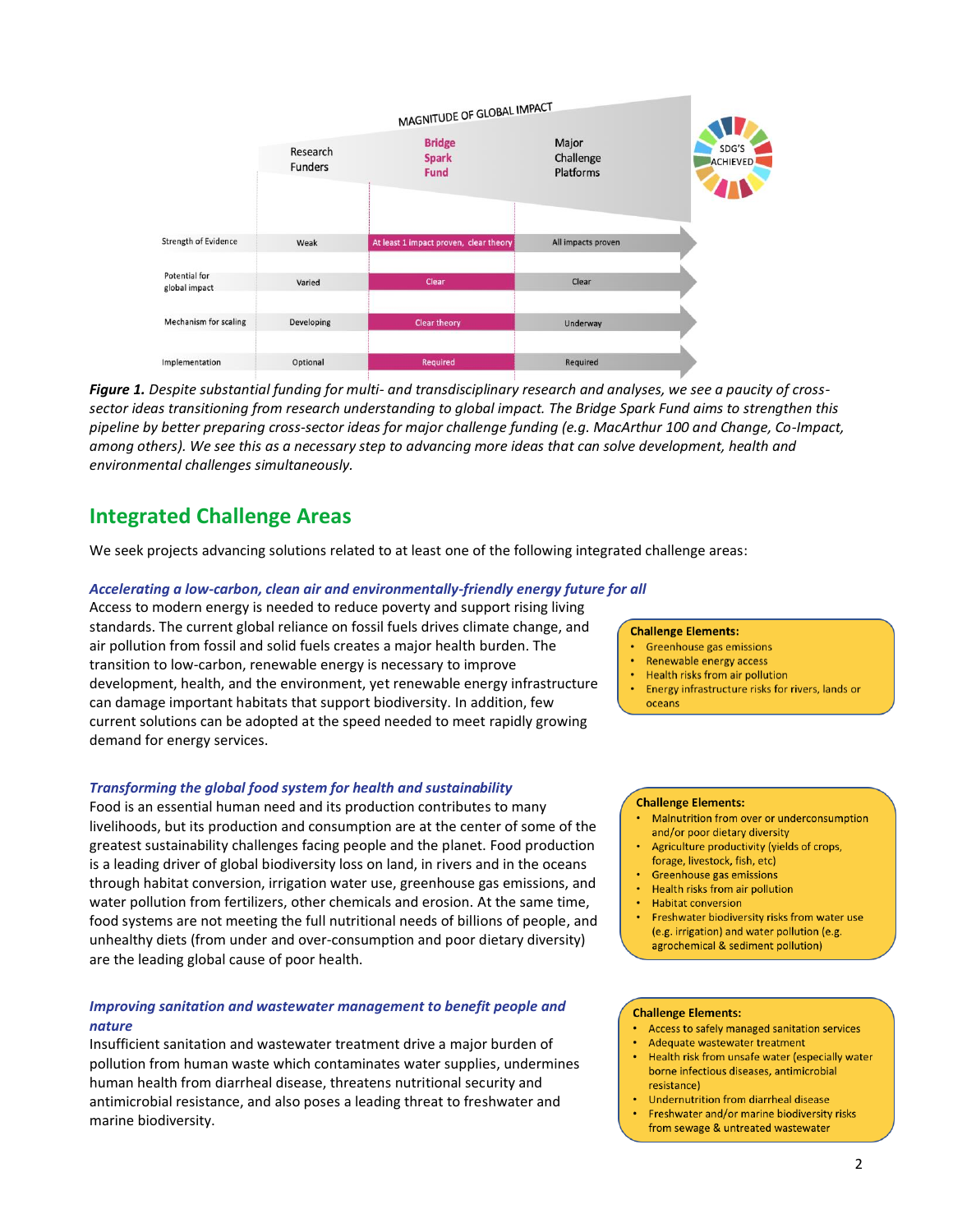**Proposals need to identify which of the integrated challenge(s) they are addressing, identify a potential solution, and discuss** *all* **elements listed for the chosen challenge (see boxes above).** If one of the elements is not relevant to your solution or context, explain why. If your idea will impact other elements in addition to these, please describe them.

**As the SDGs aim to leave no one behind, we have a preference for proposals that address these challenges for the most underserved or vulnerable populations, describing how the proposed project will contribute to improving equity.** 

### **Timeline**

**The selection process begins with a pre-proposal stage open through 11:59pm U.S. Eastern Time on October 4, 2019. All submissions should be made at this website: [https://bridge-spark-fund.awardsplatform.com.](https://bridge-spark-fund.awardsplatform.com/)** Figure 2 provides an overview of the timeline for proposal submission and selection.

Two cohorts (25 teams each) selected by the Bridge Collaborative Secretariat will be invited to participate in an optional virtual bootcamp facilitated by the Bridge Collaborative to help strengthen their concept. One cohort will include proposals that intend to deliver impact in the United States, and the other cohort will include proposals that intend to deliver impact in low- and middle-income countries (LMIC).<sup>1</sup> These cohorts will then be invited to submit full proposals and compete for one of four awards (2 for US impact, 2 for LMIC impact). Full proposals will be evaluated by a panel of interdisciplinary judges using the criteria included in the proposal template. Winning teams will be notified in January 2020 and must use funds by December 1, 2020.

The virtual bootcamps will consist of a combination of live webinars and iterative consultations with an expert coach matched with each team. The main areas of focus for these interactions will be to:

- **Expand expert networks.** We find that teams may be able to identify new outcomes that could be provided by an intervention but may lack connections to experts in that new area. For example, a health team may realize there is a strong environmental determinant for a disease but lack a network of environmental experts to engage in shaping an intervention. The bootcamp will provide teams with tips for identifying and reaching out to experts outside their normal networks.
- **Strengthen scalability.** Teams often think about scaling adoption of their idea after it has been tested in at least one place. This can make the initial test inefficient, and in some cases irrelevant, as thinking about future applications early may change ideas about how adoption will scale and who will drive further adoption. These and other elements of scalability will be explored with each team.
- **Funding pitch.** Given the paucity of funders willing to support cross-sector ideas today, gaining funding is a common challenge. The bootcamp will provide tips on how to pitch a cross-sector idea to a single-sector funder and will give cohorts a chance to have frank conversations with actual funders.

Teams will also benefit from an expanded network of peers within the cohort. Deliberate opportunities to share and collaborate will be offered after proposals are submitted.

 $1$  Please consult the following webpage for a list of countries defined by the Organisation for Economic Co-operation and Development as having lowand middle-income status: <http://www.oecd.org/dac/financing-sustainable-development/development-finance-standards/daclist.htm>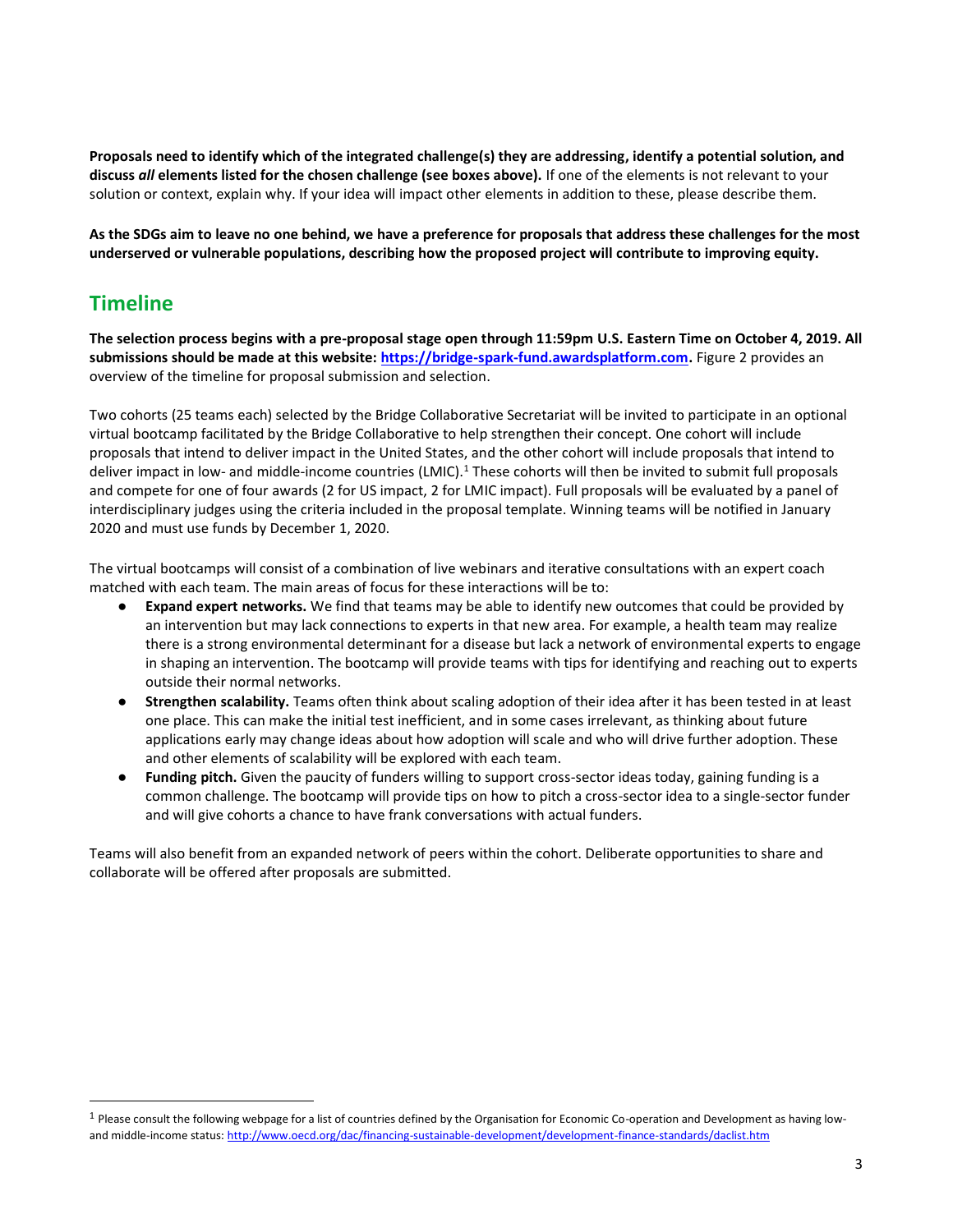

*Figure 2. Overview of timeline. All dates listed refer to the US Eastern Time. Applicants from other time zones should adjust accordingly. Proposals should be submitted by 11:59pm US Eastern Time on the noted dates.*

# **Who can Apply**

**Applicants must be from one of the following types of institutions:**

- a non-profit organization (including non-profit institutions of higher education)
- a governmental entity or agency (including public institutions of higher education) or public multilateral organization

For-profit entities and individuals are not eligible to receive grants, but they are eligible to work as part of a project team on a limited contractual basis in support of project deliverables.

Aligned with our desire to powerfully advance the U.N. Sustainable Development Goals, we strongly value increasing the diversity of leadership. Therefore, we welcome and encourage applications from teams led by individuals from LMICs and/or led by individuals from historically underrepresented groups in the U.S. We also seek to further gender equity in accord with SDG 5, and thus encourage applications from gender balanced teams. Applicant teams can be based in any qualifying countries.

This Fund is executed under the laws of the U.S., and U.S. law prohibits terrorist financing and engaging with sanctioned country programs. No grants will be made or expenses incurred in contravention of OFAC Sanctioned Programs [\(https://www.treasury.gov/resource-center/sanctions/Programs/Pages/Programs.aspx\)](https://www.treasury.gov/resource-center/sanctions/Programs/Pages/Programs.aspx), or to any individuals or entities that appear on the Specially Designated Nationals and Blocked Persons List maintained by the U.S. Treasury [\(https://www.treasury.gov/resource-center/sanctions/SDN-List/Pages/default.aspx\)](https://www.treasury.gov/resource-center/sanctions/SDN-List/Pages/default.aspx), or the U.N. Security designation list [\(https://www.un.org/securitycouncil/content/un-sc-consolidated-list\)](https://www.un.org/securitycouncil/content/un-sc-consolidated-list).

## **How Grant Funds can be Spent**

Funds may be spent only in accordance with the approved funding request and budget. No funds from the grant may be used to carry on propaganda, influence legislation, influence the outcome of any specific public election, or carry on, directly or indirectly, any voter registration drive.

Budgets are not required for pre-proposals. For full proposals, the budget template available [here](https://tnc.app.box.com/s/po766iss556ki5a2z4m095ui577h7wh2) should be used, and additional guidance will be given to those invited to submit full proposals.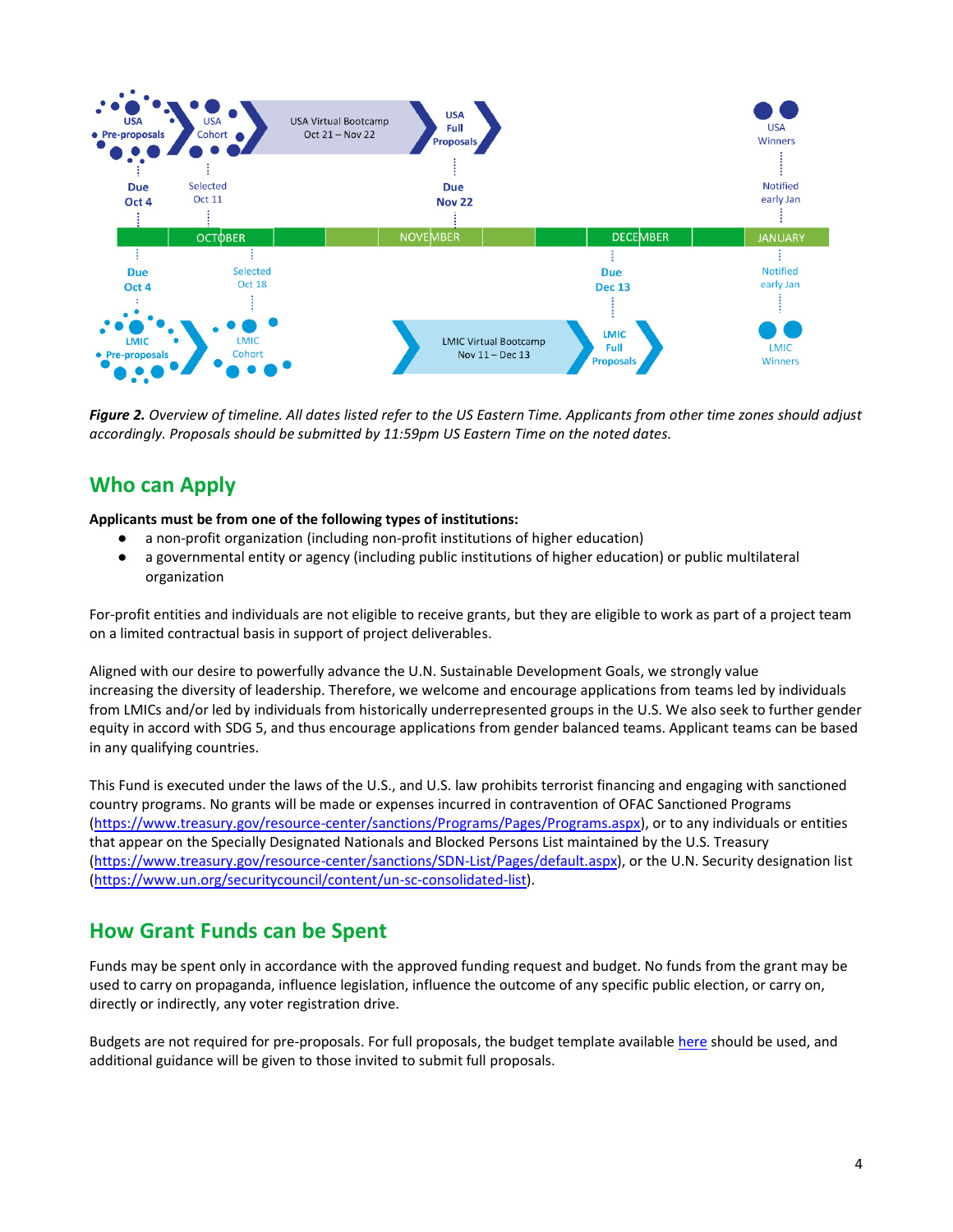# **Proposal Narrative**

Pre-proposals will be judged by the Bridge Collaborative Secretariat, and full proposals will be evaluated by a panel of interdisciplinary experts in development, health and the environment.<sup>2</sup> The template below provides the required elements for pre-proposals and full proposals along with word limits, and it specifies how judges will be evaluating proposals in each round. The template may be adjusted slightly to fit the online submission platform, but proposal elements will remain the same.

For questions regarding expectations or the submission process, please contact the Bridge Collaborative team at [info@bridgecollaborativeglobal.org](mailto:info@bridgecollaborativeglobal.org) noting "Bridge Spark Fund" in the subject line. In developing proposal ideas, applicants may wish to review the Bridge Collaborative [Practitioner's Guide](http://bridgecollaborativeglobal.org/wp-content/uploads/2018/02/Practitioners_Guide_Final_2.pdf) or other [planning resources.](http://bridgecollaborativeglobal.org/what-we-do/plan/)

| <b>Proposal Element</b>                                                                                                                                                                                                                                                                      | <b>Word Limit</b><br>Pre-Proposal;<br><b>Full Proposal</b> | <b>Judging Rubric</b><br>Judges will score as Exceeds (3 points), Fully meets (2),<br>Partly meets (1), Does not meet (0)                                                                                                                                                                                                                                                                                                                                                                                                                                                                                                                                                    |  |
|----------------------------------------------------------------------------------------------------------------------------------------------------------------------------------------------------------------------------------------------------------------------------------------------|------------------------------------------------------------|------------------------------------------------------------------------------------------------------------------------------------------------------------------------------------------------------------------------------------------------------------------------------------------------------------------------------------------------------------------------------------------------------------------------------------------------------------------------------------------------------------------------------------------------------------------------------------------------------------------------------------------------------------------------------|--|
| <b>INTEGRATED CHALLENGE</b>                                                                                                                                                                                                                                                                  |                                                            |                                                                                                                                                                                                                                                                                                                                                                                                                                                                                                                                                                                                                                                                              |  |
| Which integrated challenge areas are you<br>addressing?                                                                                                                                                                                                                                      | Check box<br><b>Check box</b>                              | [Not judged]                                                                                                                                                                                                                                                                                                                                                                                                                                                                                                                                                                                                                                                                 |  |
| <b>PROPOSED SOLUTION</b>                                                                                                                                                                                                                                                                     |                                                            |                                                                                                                                                                                                                                                                                                                                                                                                                                                                                                                                                                                                                                                                              |  |
| What is your proposed solution, and how<br>much will it impact each of the elements of<br>the chosen challenge within the grant<br>period? Describe the evidence or theory<br>that supports your idea and proposed<br>impacts.                                                               | 500<br>800                                                 | Impacts are described and estimated for all<br>elements identified for the integrated challenge area<br>in the request for proposals (see elements listed in<br>the Integrated Challenge Areas section above).<br>It is clear that the solution can improve equity and<br>intentionally targets underserved or vulnerable<br>populations.<br>There is strong evidence for at least one proposed<br>impact, and a clear theory for all other proposed<br>impacts.<br>The available evidence and theories are relevant to<br>the proposed context (e.g. similar geography,<br>political setting, population, ecosystem, etc.)                                                  |  |
| How much impact do you expect your<br>proposed solution to have on each of the<br>challenge elements over the next 5 years,<br>and what mechanism will drive this<br>growth? Describe the evidence or theory<br>that supports your assumptions about how<br>impact will grow (i.e. scaling). | 500<br>800                                                 | Impacts are described and estimated for all<br>elements identified for the integrated challenge area<br>in the request for proposals (see elements identified<br>in the Integrated Challenge Areas section above).<br>All expected impacts are large compared to global<br>needs or goals.<br>Scaling mechanism is clear, and work within grant<br>period will initiate scaling or set clearly necessary<br>enabling conditions for scaling (including support<br>from key stakeholders) after the grant period.<br>The available evidence and theories are relevant to<br>the proposed context (e.g. similar geography,<br>political setting, population, ecosystem, etc.). |  |
| How does your idea compare to other<br>existing solutions to the challenge?                                                                                                                                                                                                                  | Not Applicable<br>(NA)<br>200                              | Solution is compared to other existing solutions, and<br>comparative advantage is clear (e.g. cheaper,<br>greater impact, more feasible, etc.).                                                                                                                                                                                                                                                                                                                                                                                                                                                                                                                              |  |

 $^2$  The Bridge Collaborative Secretariat Chair will retain the right to reject any proposal recommended for funding by the panel of judges if the proposal fails to meet any stated criteria or poses undue risk to The Nature Conservancy as the fiscal agent of the supporting funds. In the case that a recommended proposal is rejected by the Secretariat Chair, the award will go to the next highest scoring acceptable proposal.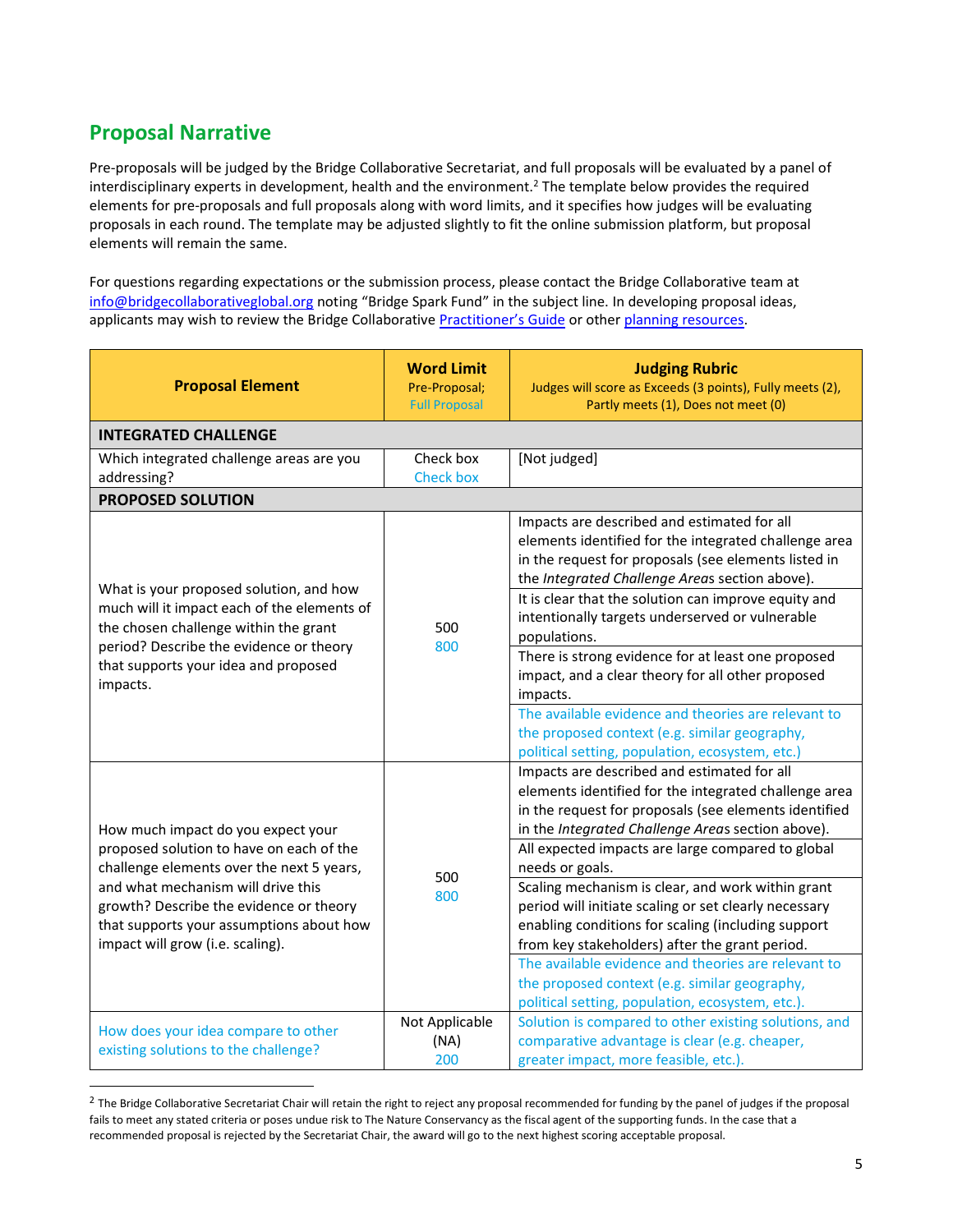| <b>KEY ASSUMPTIONS</b>                                                                     |                  |                                                               |  |
|--------------------------------------------------------------------------------------------|------------------|---------------------------------------------------------------|--|
|                                                                                            | 500<br>500       | Assumptions are clearly stated and address clear              |  |
|                                                                                            |                  | gaps in the existing evidence base.                           |  |
|                                                                                            |                  | Testing of assumptions will be done through                   |  |
|                                                                                            |                  | implementation. The project is not solely a                   |  |
|                                                                                            |                  | lab/computer/theoretical research project.                    |  |
|                                                                                            |                  | Testing of assumptions will happen in a diversity of          |  |
| What key assumptions are being tested in<br>your project and how are they being<br>tested? |                  | contexts that is representative of the contexts where         |  |
|                                                                                            |                  | the solution is expected to scale. For example, if            |  |
|                                                                                            |                  | impact is expected to scale through corporate                 |  |
|                                                                                            |                  | adoption, a representative set of adopting                    |  |
|                                                                                            |                  | companies is included in the project. If impact is            |  |
|                                                                                            |                  | expected to scale through non-profit work in                  |  |
|                                                                                            |                  | multiple countries, a representative set of countries         |  |
|                                                                                            |                  | is involved in the project.                                   |  |
| <b>PROJECT TEAM</b>                                                                        |                  |                                                               |  |
|                                                                                            |                  | Team composition is well matched to proposed                  |  |
|                                                                                            |                  | work.                                                         |  |
|                                                                                            |                  | Applications from teams that are gender balanced              |  |
| Describe the team and why they are well                                                    | 600              | are encouraged.                                               |  |
| suited to conduct the proposed work.                                                       | 600              | Applications from teams that are led by individuals           |  |
|                                                                                            |                  | from LMICs or led by individuals from historically            |  |
|                                                                                            |                  | underrepresented groups in the U.S. are                       |  |
| Give an example of how this team or key                                                    |                  | encouraged.                                                   |  |
| team members have adjusted quickly in the                                                  | 200              | The story shows team flexibility, open mindedness,            |  |
| past to improve an idea. (pre-proposal only)                                               | <b>NA</b>        | and ability to incorporate new knowledge.                     |  |
|                                                                                            |                  | [Not evaluated for pre-proposals but used to                  |  |
| Does your team lack some essential skill set                                               |                  | match teams with coaches if selected into the                 |  |
| to conduct the proposed work?                                                              | 50               | cohort.]                                                      |  |
|                                                                                            | 150              |                                                               |  |
| If yes, describe how this gap will be<br>addressed.                                        |                  | The team recognizes weaknesses and has practical,             |  |
|                                                                                            |                  | sufficient plans for addressing them.                         |  |
| <b>RISKS</b>                                                                               |                  |                                                               |  |
| If this project fails, what do you expect will                                             | <b>NA</b>        | Response demonstrates critical thoughtfulness                 |  |
| have caused the failure?                                                                   | 100              | about risks. All projects face real risks, so at least        |  |
|                                                                                            |                  | one substantive risk is identified.                           |  |
| How will you mitigate these risks of failure?                                              | <b>NA</b><br>100 | Mitigation approaches are likely to actually reduce<br>risks. |  |
| <b>PROJECT DETAILS</b>                                                                     |                  |                                                               |  |
|                                                                                            |                  | The work plan is clear and well matched to expected           |  |
| Describe the major activities you will                                                     | <b>NA</b>        | deliverables.                                                 |  |
| conduct over the term of the grant and                                                     | 300              | The timeline is well matched to expected impacts,             |  |
| identify key deliverables.                                                                 |                  | budget and team.                                              |  |
| Complete the provided budget template                                                      | <b>NA</b>        | Breakdown of expenses is clear and well-matched to            |  |
| and discuss how funds will be used.                                                        | 300              | proposed work.                                                |  |
| <b>WORKS CITED</b>                                                                         |                  |                                                               |  |
| Insert a list of works cited in the proposal.                                              | <b>NA</b>        | [While this element will not be evaluated on its own,         |  |
|                                                                                            | <b>NA</b>        | it will be considered by judges as support for the            |  |
|                                                                                            |                  | elements above.]                                              |  |